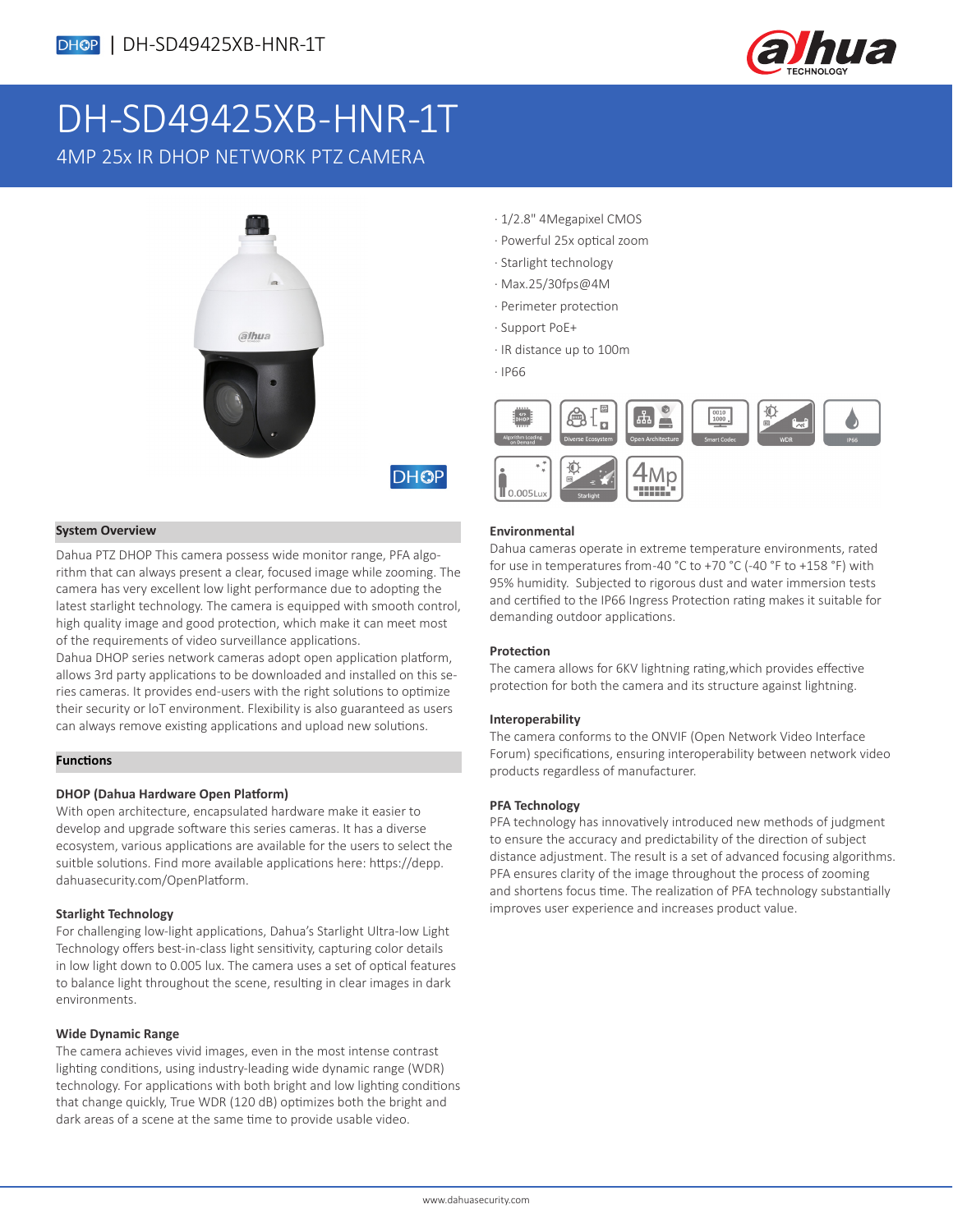# DHOP | DH-SD49425XB-HNR-1T

## **Technical Specification**

#### DHOP

| <b>Computing Power</b> | 1T computing power for enhanced performance                                                                               |
|------------------------|---------------------------------------------------------------------------------------------------------------------------|
| Flash                  | 350 M                                                                                                                     |
| <b>System Memory</b>   | 300 M                                                                                                                     |
| Multimedia Memory      | 64 M                                                                                                                      |
| <b>DHOP Partners</b>   | A.I.Tech, ACIC, Grekkom, Kobi, Retailflux, Siteeye,<br>TechnoAware, etc.<br>(https://depp.dahuasecurity.com/OpenPlatform) |
| Camera                 |                                                                                                                           |

| Image Sensor                 | 1/2.8" STARVIS™ CMOS                                                      |                        |                       |                      |
|------------------------------|---------------------------------------------------------------------------|------------------------|-----------------------|----------------------|
| Pixel                        | 4MP                                                                       |                        |                       |                      |
| Max. Resolution              | 2560 (H) × 1440 (V)                                                       |                        |                       |                      |
| <b>ROM</b>                   | 4GB                                                                       |                        |                       |                      |
| <b>RAM</b>                   | 1GB                                                                       |                        |                       |                      |
| Electronic Shutter Speed     | $1/1$ s-1/30,000 s                                                        |                        |                       |                      |
| Scanning System              | Progressive                                                               |                        |                       |                      |
| Min. Illumination            | Color: 0.005 Lux@F1.6<br>B/W: 0.0005 Lux@F1.6<br>O Lux@F1.6 (IR light on) |                        |                       |                      |
| <b>Illumination Distance</b> | 100 m (328.08 ft)                                                         |                        |                       |                      |
| Illuminator On/Off Control   | Zoom Prio/Manual/SmartIR                                                  |                        |                       |                      |
| <b>Illuminator Number</b>    | 4                                                                         |                        |                       |                      |
| Lens                         |                                                                           |                        |                       |                      |
| Focal Length                 |                                                                           | 4.8 mm-120 mm          |                       |                      |
| Max. Aperture                | $F1.6 - F4.0$                                                             |                        |                       |                      |
| Field of View                | H: 60.0°-2.5°; V: 30.8°-2.2°; D: 66.7°-2.9°                               |                        |                       |                      |
| Optical Zoom                 | 25x                                                                       |                        |                       |                      |
| <b>Focus Control</b>         | Auto/Semi-Auto/Manual                                                     |                        |                       |                      |
| Close Focus Distance         | 0.1 m-1.5 m (0.33 ft-4.92 ft)                                             |                        |                       |                      |
| Iris Control                 | Auto/Manual                                                               |                        |                       |                      |
| <b>DORI Distance</b>         | Detect                                                                    | Observe                | Recognize             | Identify             |
|                              | 2540 m<br>(8333.33 ft)                                                    | 1016 m<br>(3333.33 ft) | 508 m<br>(1666.67 ft) | 254 m<br>(833.33 ft) |
| <b>PTZ</b>                   |                                                                           |                        |                       |                      |
| Pan/Tilt Range               | Pan: 0°-360° (endless)<br>Tilt: -15°-90° (auto flip 180°)                 |                        |                       |                      |
| Manual Control Speed         | Pan: 0.1°-200°/s<br>Tilt: 0.1°-120°/s                                     |                        |                       |                      |
| Preset Speed                 | Pan: 240%<br>Tilt: 200%                                                   |                        |                       |                      |

| Presets                        | 300                                                                                                                                                      |
|--------------------------------|----------------------------------------------------------------------------------------------------------------------------------------------------------|
| Tour                           | 8 (up to 32 presets per tour)                                                                                                                            |
| Pattern                        | 5                                                                                                                                                        |
| Scan                           | 5                                                                                                                                                        |
| Speed Adjustment               | Support                                                                                                                                                  |
| Power-off Memory               | Support                                                                                                                                                  |
| <b>Idle Motion</b>             | Preset/Tour/Pattern/Scanning                                                                                                                             |
| Protocol                       | DH-SD<br>Pelco-P/D (auto recognition)                                                                                                                    |
| General Intelligence           |                                                                                                                                                          |
| Event Trigger                  | Motion detection, Video tampering, Scene changing,<br>Network disconnection, IP address conflict, Illegal<br>Access, Storage anomaly                     |
| Video                          |                                                                                                                                                          |
| Compression                    | H.265+/H.265/H.264+/H.264/MJPEG (sub stream)                                                                                                             |
| <b>Streaming Capability</b>    | 3 streams                                                                                                                                                |
| Resolution                     | 4M (2560 x 1440); 3M (2048 x 1536); 1080P (1920 x<br>1080); 1.3M (1280 x 960); 720P (1280 × 720); D1 (704 ×<br>576/704 × 480); CIF (352 × 288/352 × 240) |
| Frame Rate                     | Main stream: 4MP/3MP/1080P/1.3MP/720P (1-25fps)<br>Sub stream 1: D1/CIF (1-25fps)<br>Sub stream 2: 1080P/1.3M/720P (1-25fps)                             |
| <b>Bit Rate Control</b>        | Variable/Constant                                                                                                                                        |
| <b>Bit Rate</b>                | H.265/H.264: 3 kbps-20480 kbps                                                                                                                           |
| Day/Night                      | Auto(ICR)/Color/B/W                                                                                                                                      |
| <b>BLC</b>                     | Support                                                                                                                                                  |
| <b>WDR</b>                     | 120 dB                                                                                                                                                   |
| <b>HLC</b>                     | Support                                                                                                                                                  |
| White Balance                  | Auto/Indoor/Outdoor/Track/Manual/Sodium lamp/<br>Natural light/Street lamp                                                                               |
| Gain Control                   | Auto/Manual                                                                                                                                              |
| Noise Reduction                | Ultra DNR (2D/3D)                                                                                                                                        |
| <b>Motion Detection</b>        | Support                                                                                                                                                  |
| Region of Interest             | Support                                                                                                                                                  |
| Electronic Image Stabilization | Support                                                                                                                                                  |
| <b>Electronic Defog</b>        | Support                                                                                                                                                  |
| Digital Zoom                   | 16x                                                                                                                                                      |
| Flip                           | 180°                                                                                                                                                     |
| Privacy Masking                | Up to 24 areas, and up to 8 areas in the same view                                                                                                       |
| Audio                          |                                                                                                                                                          |
| Compression                    | G.711a; G.711Mu; AAC; G.722.1; G.726; MPEG2-Layer2;<br>G.729                                                                                             |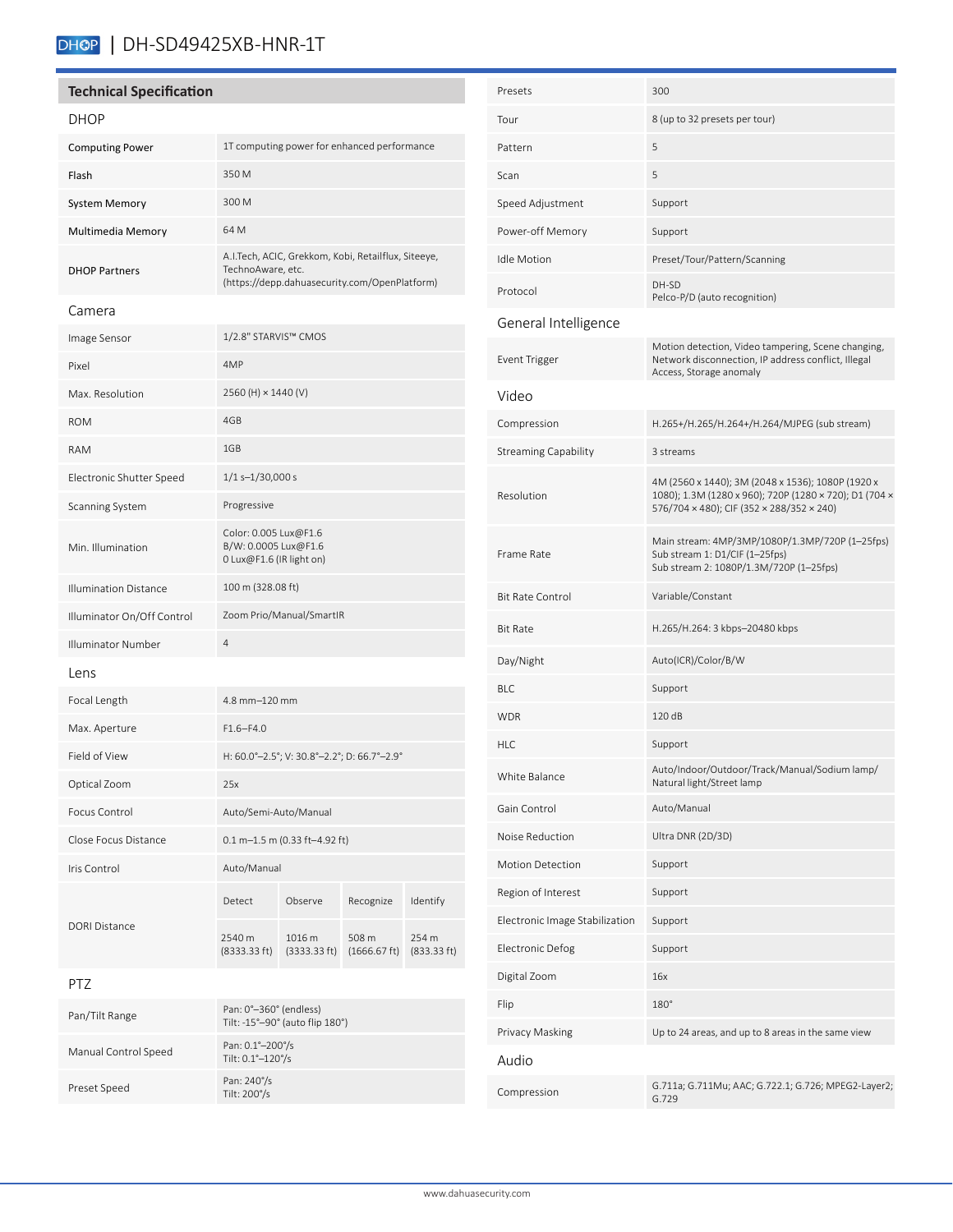## DHOP | DH-SD49425XB-HNR-1T

#### Network

| Ethernet                     | RJ-45 (10/100Base-T)                                                                                                                                                                      |
|------------------------------|-------------------------------------------------------------------------------------------------------------------------------------------------------------------------------------------|
| Protocol                     | IPv4; IPv6; HTTP; HTTPS; SSL; TCP/IP; UDP; UPnP; ICMP;<br>IGMP; SNMPv1/v2c/v3(MIB-2); ARP; RTCP; RTSP; RTP;<br>SMTP; NTP; DHCP; DNS; PPPOE; DDNS; FTP; IP Filter;<br>QoS; Bonjour; 802.1x |
| Interoperability             | ONVIF Profile S&G&T CGI; DHOP SDK                                                                                                                                                         |
| <b>Streaming Method</b>      | Unicast/Multicast                                                                                                                                                                         |
| User/Host                    | 19                                                                                                                                                                                        |
| Storage                      | NAS; Local PC; Micro SD card (256G)                                                                                                                                                       |
| <b>Browser</b>               | IE7 and newer versions<br>Chrome 45 and earlier versions<br>Firefox 52 and earlier versions<br>Safari (no version restrictions)                                                           |
| Management Software          | Smart PSS; DSS; DMSS                                                                                                                                                                      |
| Mobile Phone                 | IOS/Android                                                                                                                                                                               |
| Certification                |                                                                                                                                                                                           |
| Certifications               | CE: EN55032/EN55024/EN50130-4<br>FCC: Part15 subpartB, ANSI C63.4-2014<br>UL: UL62368-1+CAN/CSA C22.2,No. 62368-1                                                                         |
| Port                         |                                                                                                                                                                                           |
| Audio Input                  | $\mathbf{1}$                                                                                                                                                                              |
| Audio Output                 | $\mathbf{1}$                                                                                                                                                                              |
| Alarm I/O                    | 2/1                                                                                                                                                                                       |
| Power                        |                                                                                                                                                                                           |
| Power Supply                 | DC 12V/3A<br>PoE+ (802.3at)                                                                                                                                                               |
| Power Consumption            | 13W<br>21W (IR on)                                                                                                                                                                        |
| Environment                  |                                                                                                                                                                                           |
| <b>Operating Temperature</b> | -40 °C to +70 °C (-40 °F to +158 °F)                                                                                                                                                      |
| <b>Operating Humidity</b>    | < 95%                                                                                                                                                                                     |
| Protection                   | IP66; TVS 6000V lightning proof; Surge protection                                                                                                                                         |
| Structure                    |                                                                                                                                                                                           |
| <b>Dimensions</b>            | $0.160$ mm × 295 mm (6.30" × 11.61")                                                                                                                                                      |
| Net Weight                   | 3 kg (6.61 lb)                                                                                                                                                                            |
| Gross Weight                 | 4.8 kg (10.58 lb)                                                                                                                                                                         |

| Accessories | <b>PFB305W</b> | Wall Mount Bracket       |
|-------------|----------------|--------------------------|
|             | <b>PFA111</b>  | Mount Adapter            |
|             | DC12V/3A       | Power Adapter            |
|             | <b>PFA140</b>  | Power Box                |
|             | PFB300C        | Ceiling Mount Bracket    |
|             | <b>PFA120</b>  | Water-proof Junction Box |
|             | <b>PFA150</b>  | Pole Mount Bracket       |
|             | <b>PFA151</b>  | Corner Mount Bracket     |
|             | <b>PFB303S</b> | Parapet Mount Bracket    |
|             |                |                          |

## **Accessories**

### **Included:**



PFB305W Wall Mount Bracket

## **Optional:**



PFA111 Mount Adapter

PFB300C Ceiling Mount Bracket





DC12V/3A Power Adapter







Pole Mount Bracket



PFA151 Corner Mount Bracket



PFA120 Water-proof Junction Box

PFB303S Parapet Mount Bracket

PFA150

**Ordering Information**

| Type                   | Model               | Description                                   |
|------------------------|---------------------|-----------------------------------------------|
| 4MP DHOP<br>PT7 Camera | DH-SD49425XB-HNR-1T | 4MP 25 Ordinary IR DHOP NETWORK PTZ<br>CAMERA |